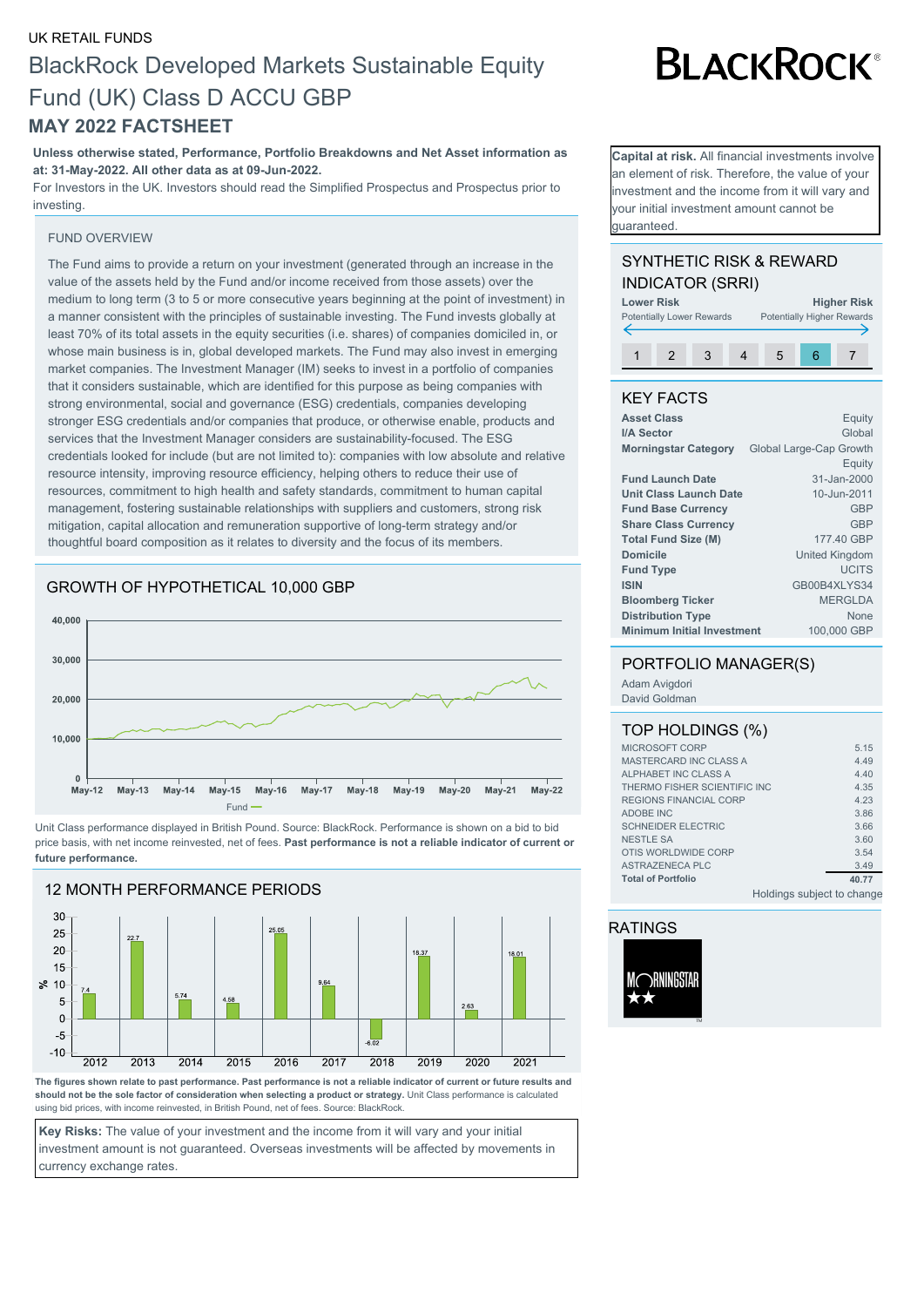#### SECTOR BREAKDOWN (%)

|                               | <b>Fund</b> |
|-------------------------------|-------------|
| Industrials                   | 23.39       |
| Information Technology        | 22.69       |
| <b>Health Care</b>            | 18.30       |
| <b>Financials</b>             | 10.39       |
| Communication                 | 9.16        |
| <b>Materials</b>              | 5.57        |
| Cash and/or Derivatives       | 4.03        |
| <b>Consumer Staples</b>       | 3.60        |
| <b>Consumer Discretionary</b> | 2.87        |
| Other                         | 0.00        |
| Energy                        | 0.00        |
| <b>Utilities</b>              | 0.00        |
| Other                         | 0.00        |

Negative weightings may result from specific circumstances (including timing differences between trade and settlement dates of securities purchased by the funds) and/or the use of certain financial instruments, including derivatives, which may be used to gain or reduce market exposure and/or risk management. Allocations are subject to change.

| FEES AND CHARGES          |          |
|---------------------------|----------|
| <b>Max Initial Charge</b> | $0.00\%$ |
| <b>Exit Fee</b>           | $0.00\%$ |
| <b>Ongoing Charge</b>     | 0.93%    |
| <b>Performance Fee</b>    | $0.00\%$ |
|                           |          |

#### DEALING INFORMATION

| <b>Settlement</b>        | Trade Date + 3 days          |
|--------------------------|------------------------------|
| <b>Dealing Frequency</b> | Daily, forward pricing basis |

#### GEOGRAPHIC BREAKDOWN (%)



#### MARKET CAPITALISATION (%)



**Quartile Rank:** categorises a fund into four equal bands based on their performance over a specified period within the relevant Morningstar's sector. The top or first quartile contains the top 25% of funds, through to the bottom or 4th

**SRRI:** is a value based on the volatility of the fund, which gives an indication of the

**Performance Fee:** is charged on any returns that, subject to a High Water Mark. the Fund achieves above it's performance fee benchmark. Please refer to the

quartile which contains the bottom 25% of funds.

overall risk and reward profile of the Fund.

Prospectus for further information.

#### **GLOSSARY**

**Market Capitalisation:** is the total value of the shares issued by a company which trades on the stock exchange.

**Ongoing Charge:** is a figure representing all annual charges and other payments taken from the fund.

**Price to Book Ratio:** represents the ratio of the current closing price of the share to the latest quarter's book value per share.

Price to Earnings (TTM) Ratio: represents the ratio of the market price per share of a company to the company's earnings per share for a twelve-month period (usually the last 12 months or trailing twelve months (TTM)).

0800 44 55 22 **X** enquiry@ukclientservices.blackrock.com **@** blackrock.co.uk

#### **IMPORTANT INFORMATION:**

"

"This document is marketing material. BlackRock have not considered the suitability of this investment against your individual needs and risk tolerance. To ensure you understand whether our product is suitable, please read the Key Investor Information Document. Any decision to invest must be based solely on the information contained in the Company's Prospectus, Key Investor Information Document and the latest half-yearly report and unaudited accounts and/or annual report and audited accounts. Subscriptions in the Fund are valid only if made on the basis of the current Prospectus, the most recent financial reports and the Key Investor Information Document, which are available in registered jurisdictions and available in local language where registered can be found at ww.blackrock.com on the relevant product pages. Investors should understand all characteristics of the funds objective before investing. Prospectuses, Key Investor Information Documents and application forms may not be available to investors in certain jurisdictions where the Fund in question has not been authorised. BlackRock may terminate marketing at any time. For information on investor rights and how to raise complaints please go to https:// www.blackrock.com/corporate/compliance/investor-right available in in local language in registered jurisdictions. Investors should read the fund specific risks in the Key Investor Information Document and the Company's Prospectus. We strongly recommend you seek independent professional advice prior to investing. If, after reading this factsheet, you have any questions or would like any additional information please contact your financial adviser or speak to our Investor Services Team on 0800 445522.

Issued by BlackRock Investment Management (UK) Limited (authorised and regulated by the Financial Conduct Authority). Registered office: 12 Throgmorton Avenue, London, EC2N 2DL. Registered inEngland No. 2020394. Tel: 020 7743 3000. For your protection, telephone calls are usually recorded. BlackRock is a trading name of BlackRock Investment Management (UK)Limited. © 2022 BlackRock, Inc. All Rights reserved. BLACKROCK, BLACKROCK SOLUTIONS, iSHARES, SO WHAT DO I DO WITH MY MONEY, INVESTING FOR A NEWWORLD, and BUILT FOR THESE TIMES are registered and unregistered trademarks of BlackRock, Inc. or its subsidiaries in the United States and elsewhere. All other trademarks are those of their respective owners.